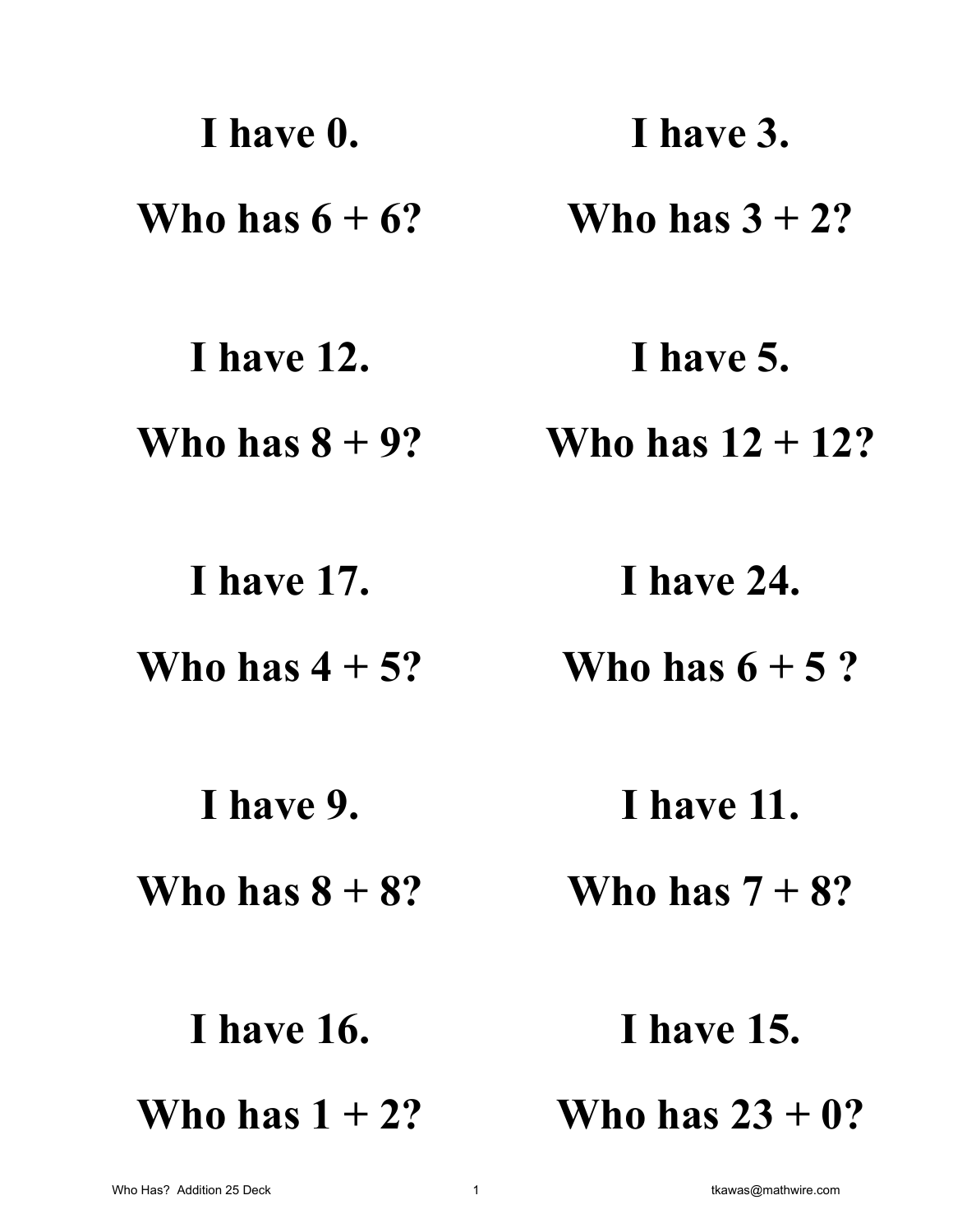| <b>Thave 23.</b>   | <b>I</b> have 19.   |
|--------------------|---------------------|
| Who has $3 + 3$ ?  | Who has $1 + 1$ ?   |
| I have 6.          | I have 2.           |
| Who has $5 + 5$ ?  | Who has $10 + 10$ ? |
| I have 10.         | <b>I</b> have 20.   |
| Who has $2 + 2$ ?  | Who has $4+4$ ?     |
| I have 4.          | I have 8.           |
| Who has $7 + 6$ ?  | Who has $9 + 9$ ?   |
| <b>I</b> have 13.  | <b>I</b> have 18.   |
| Who has $10 + 9$ ? | Who has $1 + 0$ ?   |